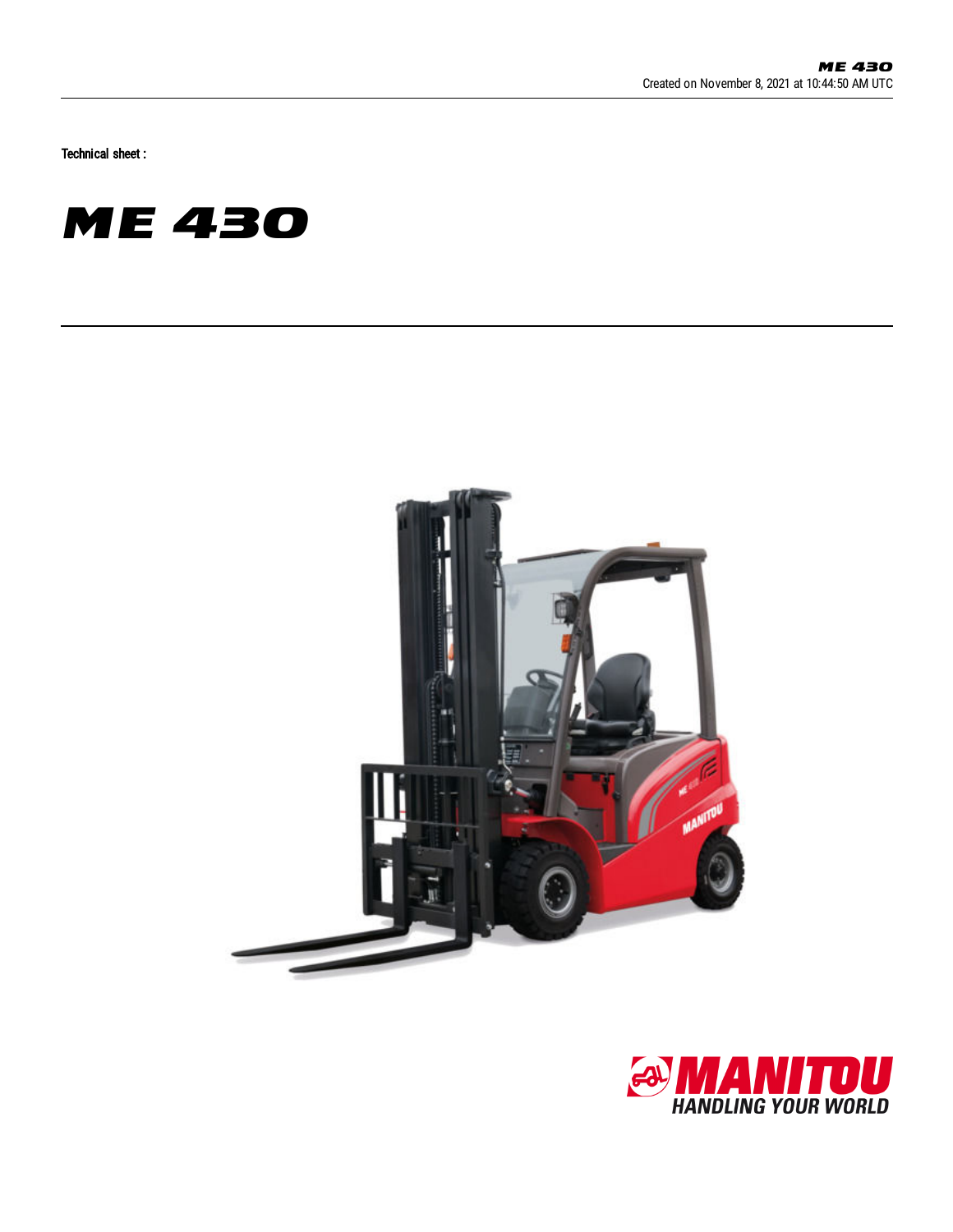|       | <b>Technical characteristics</b>                                |                           | N                  |
|-------|-----------------------------------------------------------------|---------------------------|--------------------|
| 1.1   | Manufacturer                                                    |                           | M                  |
| 1.2   | Model Name                                                      |                           | M                  |
| 1.3   | Power source                                                    |                           | EI                 |
| 1.4   | Operator type                                                   |                           | S <sub>0</sub>     |
| 1.5   | Max. capacity                                                   | Q                         | 30                 |
| 1.6   | Load centre of gravity                                          | C                         | 50                 |
| 1.8   | Load distance, centre of drive axle to fork                     | $\boldsymbol{\mathsf{x}}$ | 44                 |
| 1.9   | Wheelbase                                                       | y                         | 17 <sub>1</sub>    |
|       | Weight                                                          |                           |                    |
| 2.1   | Service weight                                                  |                           | 52                 |
| 2.2   | Weight on front axle (laden) / rear axle (laden)                |                           | 7340 k             |
| 2.3   | Weight on front axle (Unladen) / rear axle (Unladen)            |                           | 2572 kg            |
|       | Wheels                                                          |                           |                    |
| 3.1   | Tyres type                                                      |                           |                    |
| 3.2   | Dimensions of front wheels                                      |                           | 23                 |
| 3.3   | Dimensions of rear wheels                                       |                           | 18                 |
| 3.5   | Number of front wheels / rear wheels                            |                           | í                  |
| 3.5.2 | Number of drive wheels                                          |                           |                    |
| 3.6   | Front wheel gauge                                               | <b>b10</b>                | 10                 |
| 3.7   | Rear wheel gauge                                                | <b>b11</b>                | 96                 |
|       | <b>Dimensions</b>                                               |                           |                    |
| 4.1   | Tilt of Mast Forward (deg) / Backward (deg)                     | a / β                     |                    |
| 4.7   | Height of overhead guard (cabin)                                | h6                        | 22 <sub>1</sub>    |
| 4.8   | Seat height/stand height                                        | h7                        | 11!                |
| 4.12  | Height of towing bar (coupling height)                          | h <sub>10</sub>           | 62                 |
| 4.19  | Overall length                                                  | 1                         | 36 <sub>1</sub>    |
| 4.20  | Length to face of forks                                         | 12                        | 24                 |
| 4.21  | Overall width                                                   | b1                        | 12                 |
| 4.22  | Forks section / width / length                                  | s/e/1                     | 45 mm x 122        |
| 4.23  | Fork carriage ISO 2328 (class/form) A/B                         |                           |                    |
| 4.24  | Fork carriage width                                             | b3                        | 11(                |
| 4.31  | Ground clearance below mast                                     | m1                        | 10                 |
| 4.32  | Ground clearance at centre of wheelbase                         | m2                        | 11                 |
| 4.33  | Aisle Width for pallets 1000 x 1200 crossways                   | Ast                       | 40 <sub>1</sub>    |
| 4.34  | Aisle width for 800 x 1200 pallet lengthways                    | Ast                       | 42 <sub>1</sub>    |
| 4.36  | Internal turning radius (over tyres)                            | b13                       | 73                 |
| 4.35  | Turning radius                                                  | Wa                        | 24 <sub>1</sub>    |
|       | <b>Performances</b>                                             |                           |                    |
| 5.1   | Travel speed (laden / unladen)                                  |                           | 19 km/h            |
| 5.2   | Lifting speed (laden / unladen)                                 |                           | $0.42 \text{ m/s}$ |
| 5.3   | Lowering speed (laden / unladen)                                |                           | $0.47 \text{ m/s}$ |
| 5.5   | Drawbar pull (Laden / Unladen)                                  |                           | 1740 daM           |
| 5.7   | Gradeability (laden / unladen)                                  |                           | 14 %               |
| 5.10  | Service brake                                                   |                           | 0i                 |
|       | <b>Engine</b>                                                   |                           |                    |
| 6.1   | Drive motor rating S2 60 min                                    |                           | 18.                |
| 6.2   | Lift motor rating at S3 15%                                     |                           | 25.                |
| 6.3   | Battery according to DIN 43531/35/36 A, B, C                    |                           | DIN4               |
| 6.4   | Battery / Batteries capacity                                    |                           | 80V                |
| 6.6   | Energy consumption                                              |                           | 11.5               |
|       | <b>Miscellaneous</b>                                            |                           |                    |
| 8.1   | Type of drive control                                           |                           | Ele                |
| 8.2   | Working hydraulic pressure for attachments                      |                           | 21                 |
| 8.3   | Oil flow rate for attachments                                   |                           | 65                 |
| 8.4   | Measured/quaranteed mean noise level at the ear of the operator |                           | $\leq 72$          |

|             | ME 430 - Created on November 8, 2021 at 10:44:50 AM UTC |
|-------------|---------------------------------------------------------|
|             | <b>Metric</b>                                           |
|             | Manitou                                                 |
|             |                                                         |
|             | ME 430                                                  |
|             | Electric                                                |
|             | Seated                                                  |
| Q           | 3000 kg                                                 |
| C           | 500 mm                                                  |
| X           | 445 mm                                                  |
| у           | 1750 mm                                                 |
|             |                                                         |
|             | 5250 kg                                                 |
|             | 7340 kg / 980 kg                                        |
|             | 2572 kg / 2578 kg                                       |
|             |                                                         |
|             | <b>PPS</b>                                              |
|             | 23 x 9-10                                               |
|             | 18 x 7-8                                                |
|             | 2/2                                                     |
|             | $\overline{2}$                                          |
| <b>b10</b>  | 1073 mm                                                 |
|             |                                                         |
| b11         | 960 mm                                                  |
|             |                                                         |
| $a / \beta$ | 5/8                                                     |
| h6          | 2240 mm                                                 |
| h7          | 1190 mm                                                 |
| h10         | 625 mm                                                  |
| 1           | 3645 mm                                                 |
| 12          | 2495 mm                                                 |
| b1          | 1275 mm                                                 |
| s / e / I   | 45 mm x 122 mm / 1150 mm                                |
|             | 3A                                                      |
| b3          | 1100 mm                                                 |
| m1          | 105 mm                                                  |
| m2          | 115 mm                                                  |
| Ast         | 4045 mm                                                 |
| Ast         | 4245 mm                                                 |
| b13         | 730 mm                                                  |
| Wa          | 2400 mm                                                 |
|             |                                                         |
|             | 19 km/h / 20 km/h                                       |
|             | $0.42$ m/s / $0.54$ m/s                                 |
|             | $0.47$ m/s / $0.42$ m/s                                 |
|             | 1740 daN / 1680 daN                                     |
|             | 14 % / 20 %                                             |
|             |                                                         |
|             | Oil bath                                                |
|             |                                                         |
|             | 18.50 kW                                                |
|             | 25.40 kW                                                |
|             | DIN43536 A                                              |
|             | 80 V / 700 Ah                                           |
|             | 11.50 kW/h                                              |
|             |                                                         |
|             | Electronic                                              |
|             | 210 bar                                                 |
|             | 65 l/min                                                |
|             | $<$ 72 dB(A)                                            |
|             |                                                         |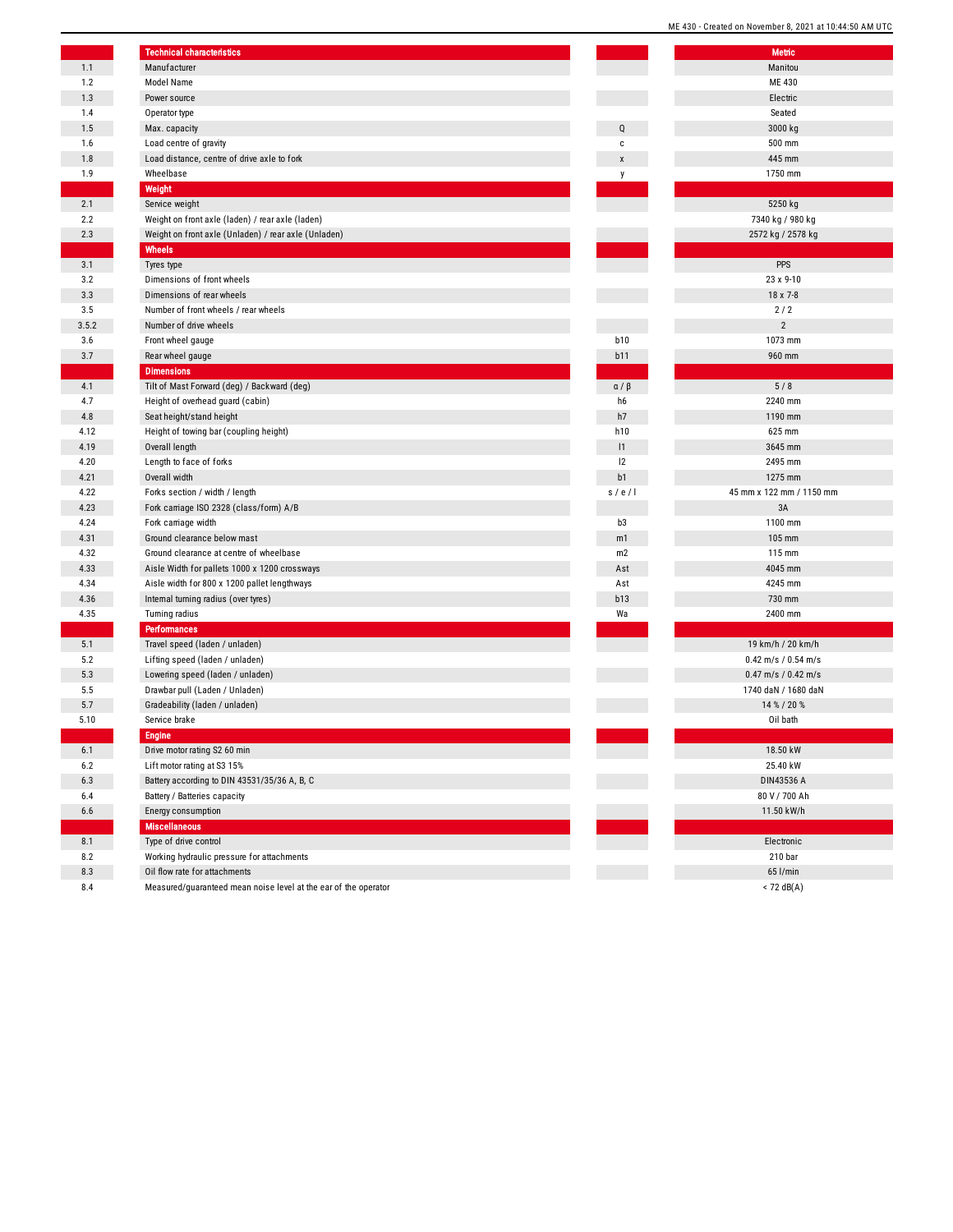## Dimensional drawing





## Characteristics of masts and residual capacities

| <b>Full Visibility Duplex</b>                                           |    | <b>FVD 30</b> | <b>FVD 33</b> | <b>FVD 35</b> | <b>FVD 37</b> | <b>FVD 40</b> | <b>FVD 43</b> | <b>FVD 45</b> | <b>FVD 48</b> | <b>FVD 50</b> |
|-------------------------------------------------------------------------|----|---------------|---------------|---------------|---------------|---------------|---------------|---------------|---------------|---------------|
| h <sub>2</sub> - Free lift                                              | mm | 145           | 145           | 145           | 145           | 145           | 145           | 145           | 145           | 145           |
| h1 - Height mast lowered *                                              | mm | 2235          | 2385          | 2485          | 285           | 2835          | 2985          | 3085          | 3235          | 3335          |
| h <sub>3</sub> - Lifting Height                                         | mm | 3000          | 3300          | 3500          | 3700          | 4000          | 4300          | 4500          | 4800          | 5000          |
| h4 - Height mast extended *                                             | mm | 3838          | 4138          | 4338          | 4538          | 4838          | 5138          | 5338          | 5638          | 5838          |
| $\alpha$ / $\beta$ - Mast inclination (front / rear)                    |    | 5/8           | 5/8           | 5/8           | 5/8           | 5/8           | 5/5           | 5/5           | 5/5           | 5/5           |
| Residual capacity without attachment<br>(Industrial load chart)         | kg | 3000          | 3000          | 3000          | 3000          | 3000          | 3000          | 3000          | 3000          | 3000          |
| Residual capacity with integrated side shift<br>(Industrial load chart) | kg | 3000          | 3000          | 3000          | 3000          | 3000          | 3000          | 3000          | 3000          | 3000          |
| Residual capacity with hooked-on side shift<br>(Industrial load chart)  | kg | 3000          | 3000          | 3000          | 3000          | 3000          | 3000          | 2950          | 2900          | 2800          |
| Height at max capacity                                                  | mm | 3000          | 3300          | 3500          | 3700          | 4000          | 4300          | 4500          | 4800          | 5000          |
| Height at max capacity with integrated<br>sideshift                     | mm | 3000          | 3300          | 3500          | 3700          | 4000          | 4300          | 4500          | 4800          | 5000          |

| <b>Free Lift Duplex</b>                                                 |         | <b>FLD 30</b> | <b>FLD 33</b> | <b>FLD 37</b> | <b>FLD 40</b> |
|-------------------------------------------------------------------------|---------|---------------|---------------|---------------|---------------|
| h <sub>2</sub> - Free lift                                              | mm      | 1275          | 1425          | 1625          | 1825          |
| h1 - Height mast lowered *                                              | mm      | 2135          | 2285          | 2485          | 2685          |
| h <sub>3</sub> - Lifting Height                                         | mm      | 3000          | 3300          | 3700          | 4000          |
| h4 - Height mast extended *                                             | mm      | 3860          | 4160          | 4560          | 4860          |
| $\alpha$ / $\beta$ - Mast inclination (front / rear)                    | $\circ$ | 5/8           | 5/8           | 5/8           | 5/8           |
| Residual capacity without attachment<br>(Industrial load chart)         | kq      | 3000          | 3000          | 3000          | 3000          |
| Residual capacity with integrated side shift<br>(Industrial load chart) | kq      | 3000          | 3000          | 3000          | 3000          |
| Residual capacity with hooked-on side shift<br>(Industrial load chart)  | kq      | 3000          | 3000          | 3000          | 3000          |
| Height at max capacity                                                  | mm      | 3000          | 3300          | 3700          | 4000          |
| Height at max capacity with integrated<br>sideshift                     | mm      | 3000          | 3300          | 3700          | 4000          |

| <b>Free Lift Triplex</b>                                                |         | <b>FLT 40</b> | <b>FLT 43</b> | <b>FLT 48</b> | <b>FLT 50</b> | <b>FLT 55</b> | <b>FLT 60</b> |
|-------------------------------------------------------------------------|---------|---------------|---------------|---------------|---------------|---------------|---------------|
| h <sub>2</sub> - Free lift                                              | mm      | 1250          | 1350          | 1500          | 1600          | 1800          | 2050          |
| h1 - Height mast lowered *                                              | mm      | 2035          | 2135          | 2285          | 2385          | 2585          | 2835          |
| h <sub>3</sub> - Lifting Height                                         | mm      | 4000          | 4300          | 4800          | 5000          | 5500          | 6000          |
| h4 - Height mast extended *                                             | mm      | 4785          | 5085          | 5585          | 5785          | 6285          | 6785          |
| $\alpha$ / $\beta$ - Mast inclination (front / rear)                    | $\circ$ | 5/5           | 5/5           | 5/5           | 5/5           | 5/5           | 5/5           |
| Residual capacity without attachment<br>(Industrial load chart)         | kq      | 3000          | 3000          | 3000          | 3000          | 2900          | 2700          |
| Residual capacity with integrated side shift<br>(Industrial load chart) | kq      | 3000          | 3000          | 3000          | 2900          | 2800          | 2650          |
| Residual capacity with hooked-on side shift<br>(Industrial load chart)  | kq      | 2900          | 2900          | 2850          | 2750          | 2550          | 2450          |
| Height at max capacity                                                  | mm      | 4000          | 4300          | 4800          | 5000          | 4000          | 4000          |
| Height at max capacity with integrated<br>sideshift                     | mm      | 4000          | 4300          | 4800          | 4000          | 4000          | 4000          |